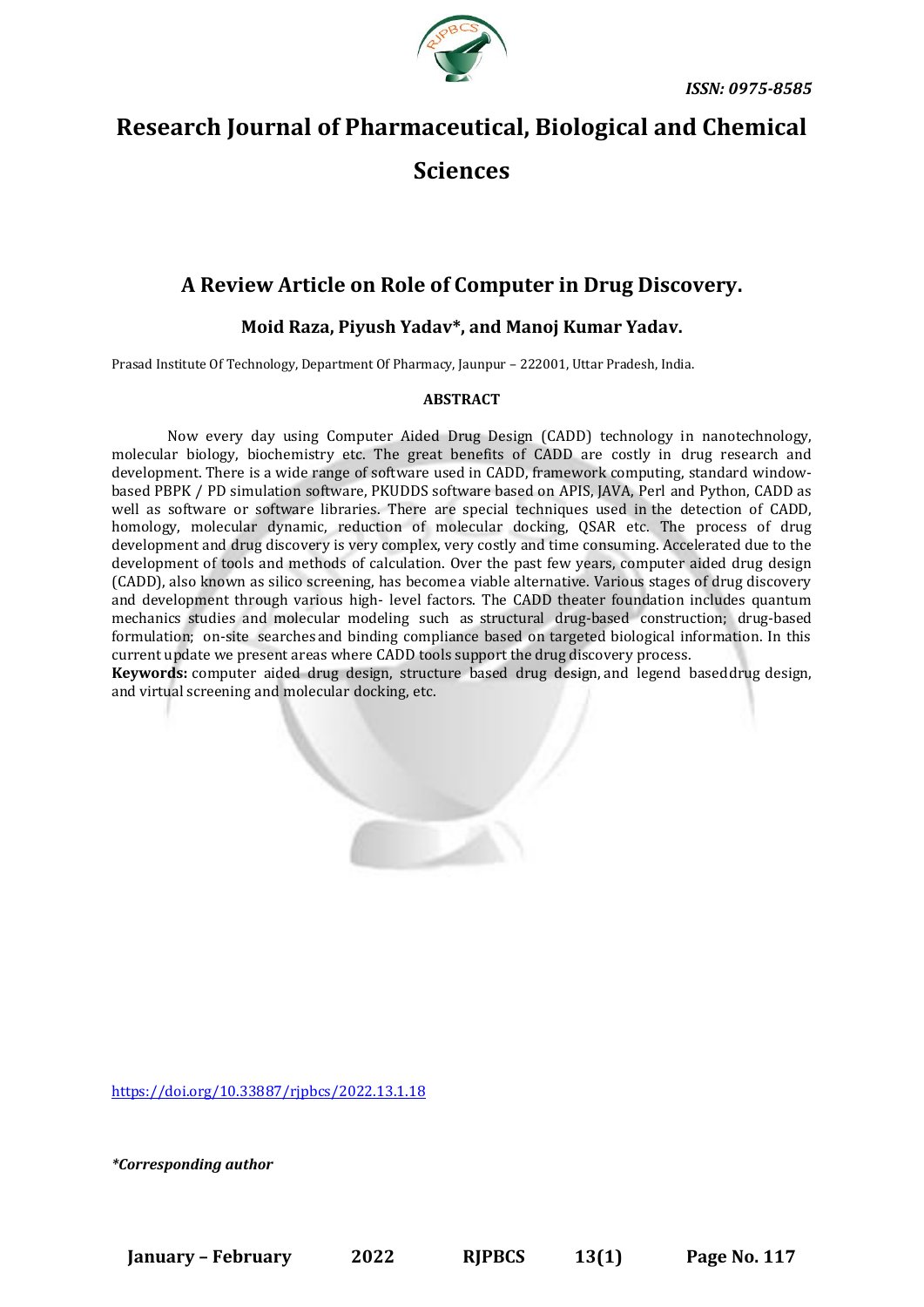

#### **INTRODUCTION**

Computer aided drug design (CADD) provides a variety of tools and techniques that help in various stages of drug design thus reducing research costs and drug development time. Drug discovery and the development of new drugs are a long, complex, costly, and dangerous process with a few peers in the commercial world. [1, 2, 3]. The combination of effective drug formulation and structural biology leads to the availability of novel therapeutic agents. To this end the Computer aided drug design (CADD) center works collaboratively with biologists, biophysicists and computer scientists to find new chemical businesses. CADD and bioinformatics tools provide benefits such as cost savings, marketing time, visualization of drug receptor interactions, accelerating drug discovery and development [4, 5, 6]. Computer power by combining advanced analytical techniques such as X-ray crystallography, NMR, etc. developed. The use of CADD in the pharmaceutical industry as well as many approved drugs that have shown a significant presence in CADD tools has been reported, such as: angiotensin-converting enzyme (ACE) inhibitor captopril for the treatment of hypertension[7, 8],



**Fig: flow chart of drug discovery [9]**

## **Major types of approaches in CADD**

There are types of approaches for drug design through CADD is the following-: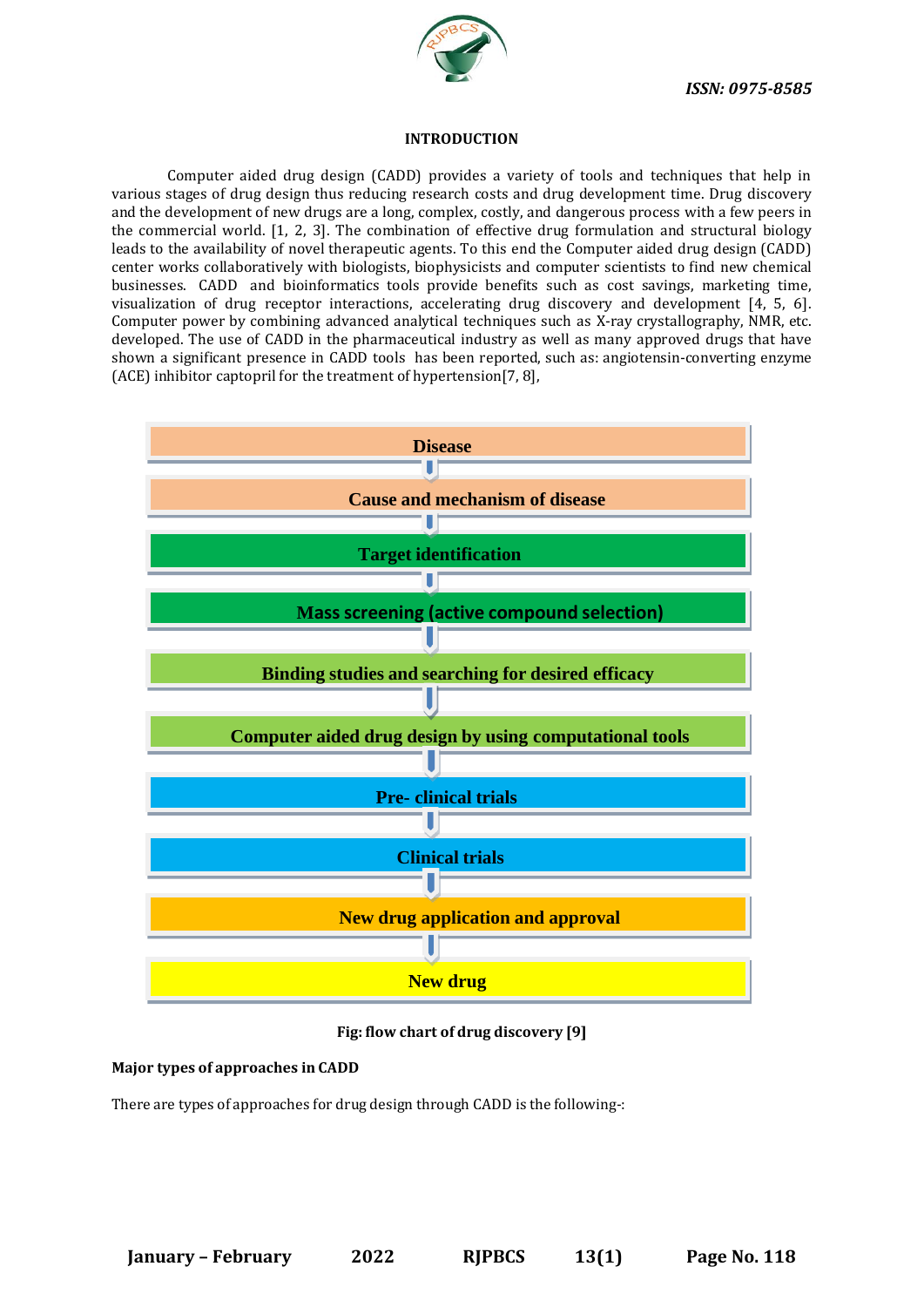*ISSN: 0975-8585*



- Structure based drug design / direct approach
- Legend based drug design / indirect approach

#### **Structure based drug design / direct approach**

Structured drug-based formulations are more effective when it is part of the lead drug acquisition process. Review of J. Anted [10] states that a combination of integrated chemistry and structural- based design can lead to the harmonious integration of concentrated libraries. It is also important to consider that the structure of the drug based structure directs the acquisition of the drug, which is not a drug product but, in particular, a minimal molar affinity component of the target substance [11]. The time allotted to the structural medicine- based design process, as stated in this review, may represent a small portion of the total construction time of a marketable pharmaceutical product. Many years of research may be needed to turn lead into a drug that will work well and be tolerated by the human body. Additional years of research and development will bring medicine through clinical trials to eventually reach the market. This review is intended to provide an overview of the structural

#### **Figure: SBDD (structure based drug design)**

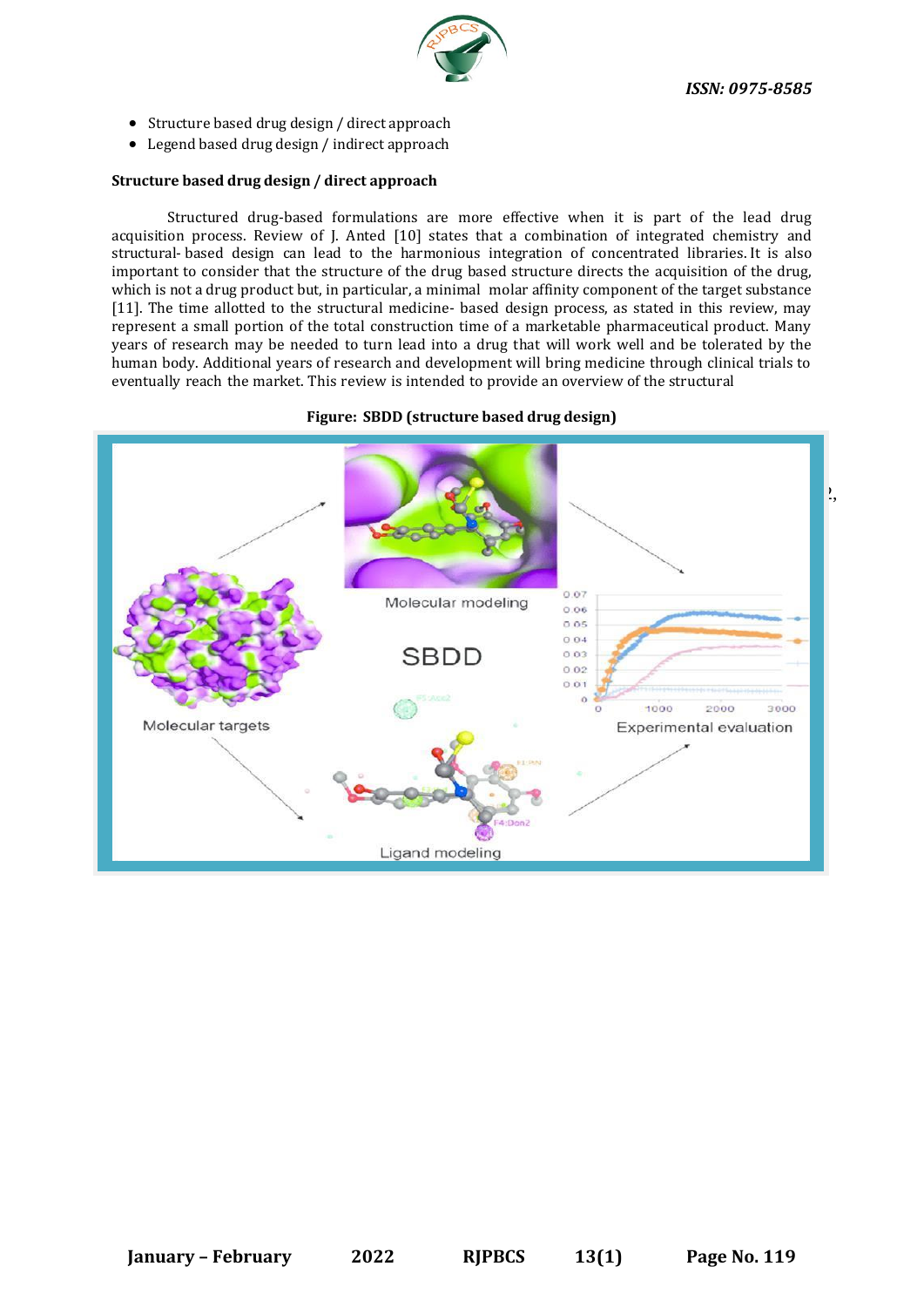



## **Fig steps involve in SBDD**

## **Legend based drug design / indirect approach:-**

LBDD, the 3D protein structure of the target is unknown but the myths that cover the target area are known. These myths can be used to develop a pharmacophore model or molecule with all the structural features needed to integrate a targeted functional environment. Generally based pharmacophore-based methology and quantitative work relationships (QSARs). In LBDD it is thought that similar compounds in their structure also have similar biological action and interaction with the target protein [15].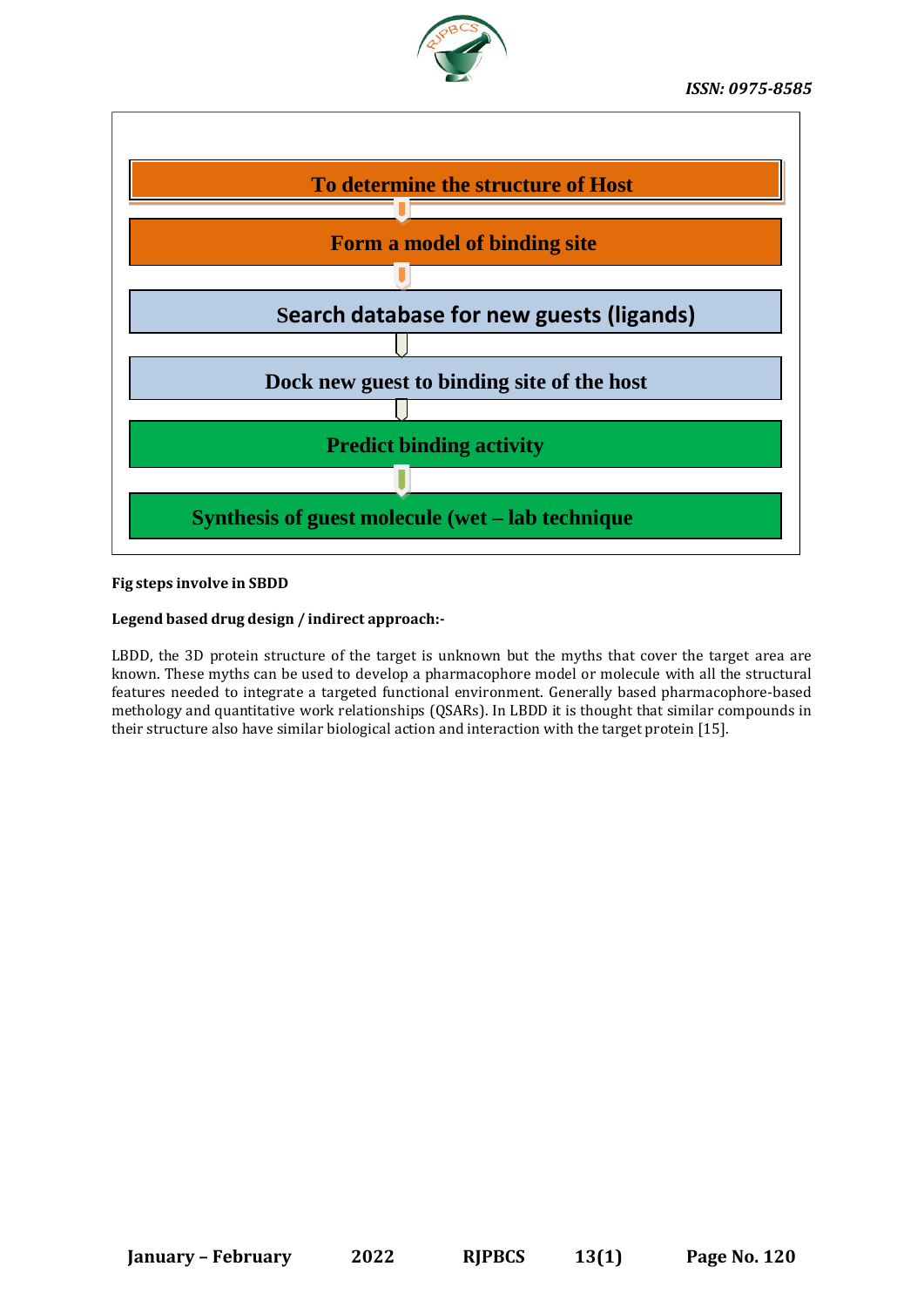

## **Fig process involve in LBDD [16]Virtual screening:-**

Virtual exploration has been used as the most useful tool now in the day to find the most interesting bioactive compounds with the help of information about the target protein or known active myths. In recent times virtual experimentation has become known as an innovative way of testing high performance especially in terms of low cost and the chances of obtaining the most suitable novel beaten by a large filter of compound libraries[17].



**Fig steps involve virtual screening [17]Molecular Docking:-**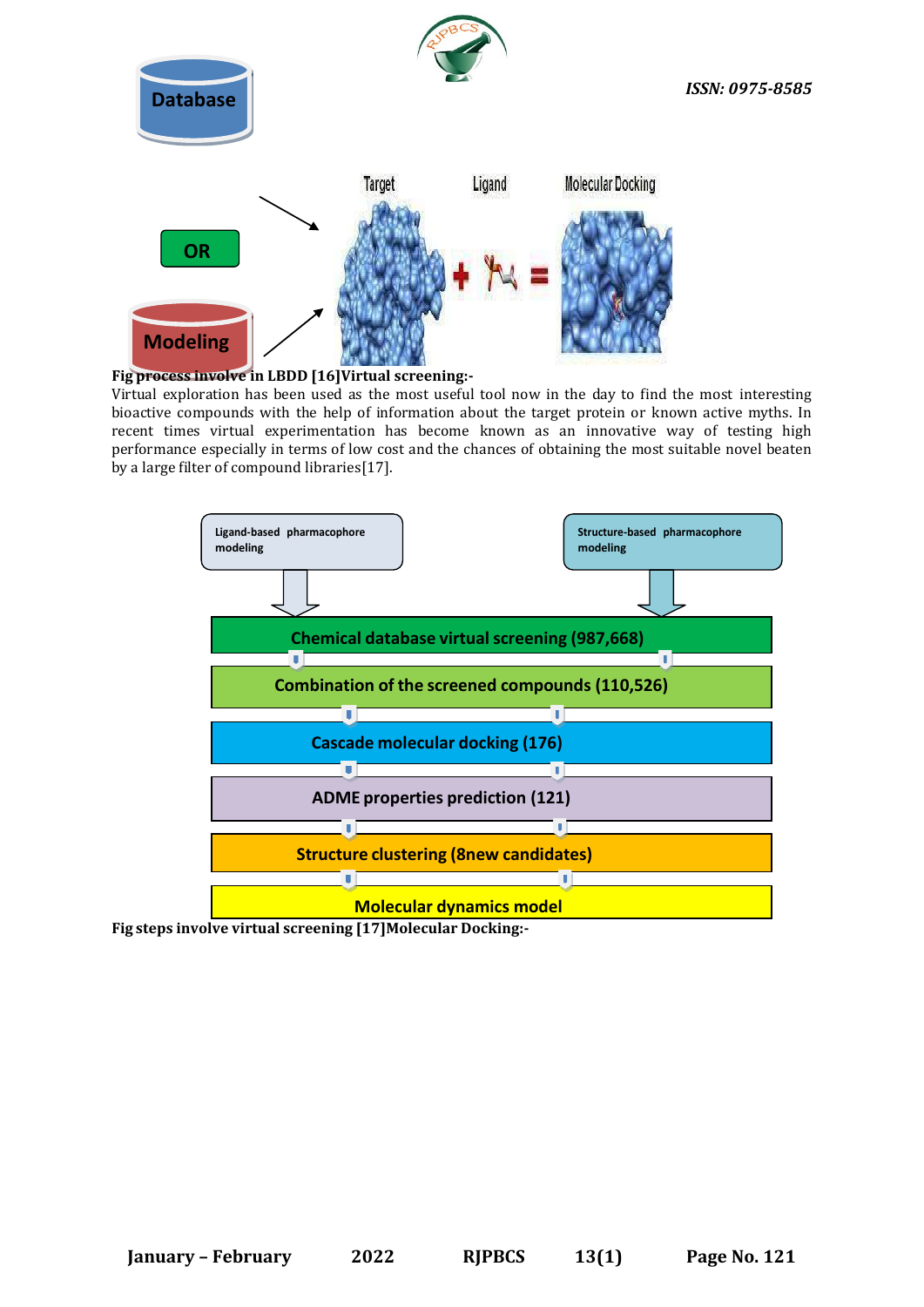

## *ISSN: 0975-8585*

Molecular docking such as "lock-and-key", when a person wants to collect the correct comparative shape of a "key" that will lock the "key" (where the key to the key is the keyhole, how to lockthe key after installation, etc.). Here, protein can be thought of as "lock" and ligand can be thought of as "key". Molecular docking may be defined as the difficulty of preparation, which may explain the "most appropriate" direction of the ligand that binds to a strong protein for attention. but, as both ligand and protein stretch, the "hand-glove" connection is more appropriate than the "lock key". [18] During the detoxification process, ligand and protein adjust their alignment to achieve "optimal" and this type of concomitant change leading to complete binding is called "equilibrium- appropriate". [19] Cellular extraction is one of the most commonly used methods in SBDD due to its ability to predict, with a high degree of accuracy, the interaction of ligands of small molecules within the appropriate target binding area [20]. Following the development of algorithms that began in the 1980's, molecular docking became an important tool in drug discovery [21]. For example, research involving important cellular events, including ligand binding mechanisms and intermolecular coagulation that stabilizes a ligand-receptor compound, can be easily performed [22]. In addition, molecular docking algorithms generate predictors of binding force, providing docs of docking computers based on binding relationships of ligand-receptor complexes [23,24]. a large consensus area representing a variety of possible binding methods; (ii) accurate prediction ofinteraction strength relative to each predictable binding agreement [25]. Molecular docking systems perform these functions through a circular process, in which the ligand joint is tested for specific scoring activities. This process is repeated until it is converted to a low power solution [21, 23, 24]



**Fig: molecular Docking in Formulation and drug development**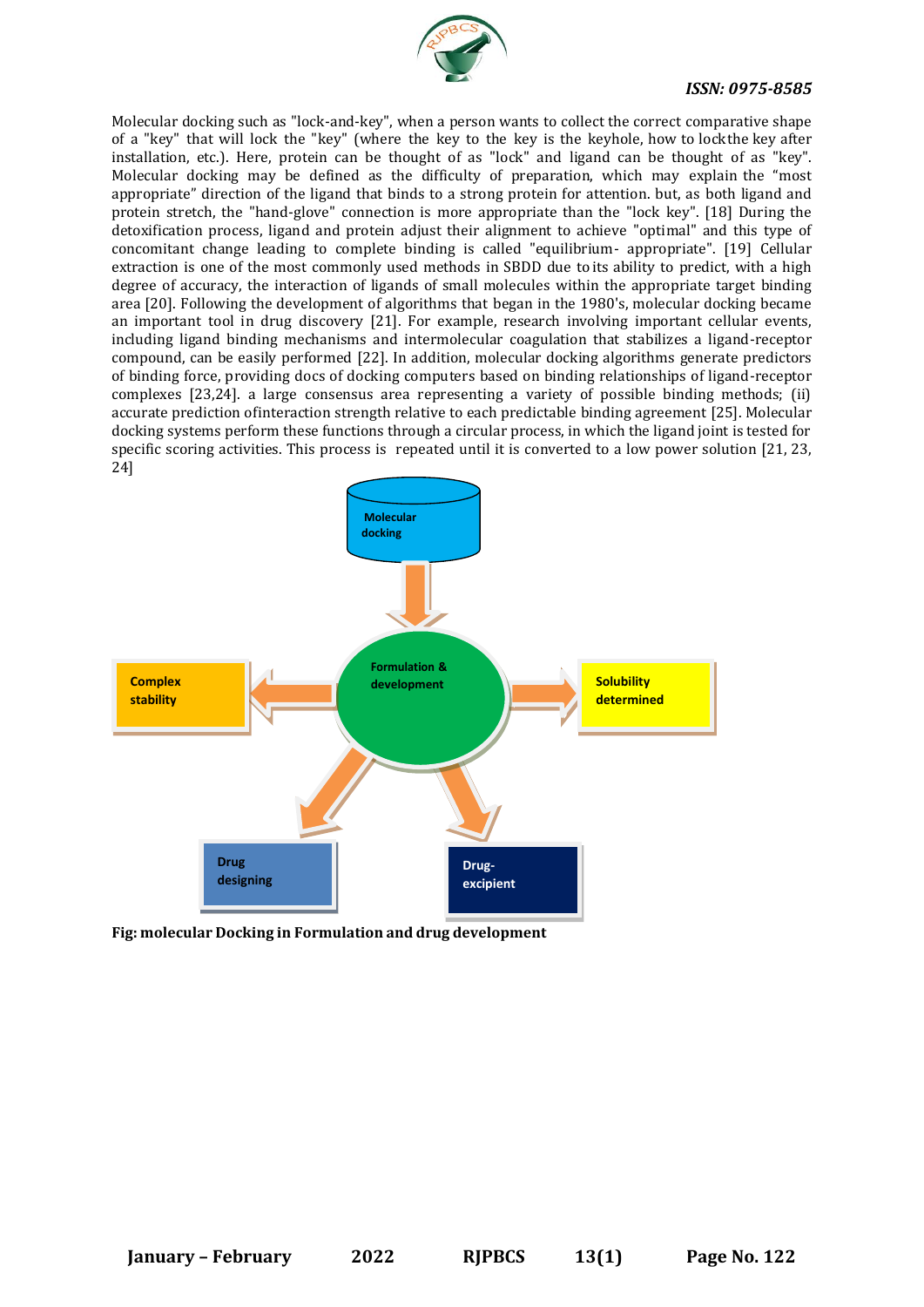

#### **Dockingaccuracy**

The accuracy of the docket represents one measure of the accuracy of the docking system by measuring the ability to predict the correct ligand position in relation to what is detected by the test. [25]

#### **CONCLUSION**

News of CADD's success in drug discovery over the past few years has shown usefulness in the drug development process. CADD provides valuable information about targeted molecules, lead combinations, testing and efficacy. Recent developments such as combinatorial chemistry, various databases and new software tools are available that provide the basis for designing ligands and inhibitors that need to be specified. Different methods, design stages, docking, pharmacophore modeling, homology modeling are central to the CADD process. The use of computer chemistry is also based on understanding the three-dimensional aspects of drug interaction with receptors on a cellular basis and access to therapeutic chemicals in the design of new therapeutic agents. CADD provides information about the chemistry of chemical companies that are inaccessible through laboratory testing, cost reduction and labor. Indeed, CADD will improve research quality soon and facilitate the development of fewer drugs.

#### **REFERENCES**

- [1] Joseph TL, Namasivayam V, Poongavanam V and Kannan S: In silico approaches for drug discovery and development. Bentham Science Publishers 2017; 3: 3-74.
- [2] Gilda HL, Hugo OV and Ibon A: Strategies for indirect computer aided drug design.Pharmaceutical research 2013; 10(4): 475- 486.
- [3] Luu, KT, Kraynov E, Kuang B, Vicini P and Zhong WZ: Modelling, simulation, and translation framework for the preclinical development of monoclonal antibodies. AAPS J. 2013; 15: 551-558.
- [4] Dutta S and Sachan K: Computer aided drug design a new approach in drug design and discovery. International Journal of Pharmaceutical Sciences Review and Research 2010; 4(3): 146-151.
- [5] Zhong WZ and Zhou SF: Molecular science for drug development and biomedicine. Int. J.Mol. Sci. 2014; 15: 20072-20078.
- [6] Xiao X, Min JL, Lin WZ and Liu Z: Drug target: predicting the interactions between drug compounds and target proteins in cellular networking via the benchmark dataset optimization approach. J.Biomol. Struct. Dyn. 2015; 33: 2221-2233.
- [7] Talele TT, Khedkar SA and Rigby AC: Successful applications of computer aided drug discovery: moving drugs from concept to the clinic. Current Topics in Medicinal Chemistry2010; 10(1): 127- 141.
- [8] Chang CH, Lin JW, Caffrey JL, Wu LC and Lai MS: Different angiotensin converting enzyme inhibitors and the associations with overall and cause-specific mortalities in patients with hypertension. American Journal of Hypertension 2014; 28(6):823-830.
- [9] Baldi A: Computational approaches for drug design and discovery: An overview.DrugDesign and Discovery 2010; 1: 99-105.
- [10] J. Antel Integration of combinatorial chemistry and structure-based drug design Curr. Opin.Drug Discov. Dev., 2 (1999), pp. 224-233 View Record [in Scopus](https://www.scopus.com/inward/record.url?eid=2-s2.0-0033044392&partnerID=10&rel=R3.0.0) Google [Scholar.](https://scholar.google.com/scholar_lookup?title=Integration%20of%20combinatorial%20chemistry%20and%20structure-based%20drug%20design&publication_year=1999&author=J.%20Antel)
- [11] C. Verlinde, W.HolStructure-based drug design: progress, results and challenges
- [12] Structure, 2 (1994), pp. 577-587 [Article](https://www.sciencedirect.com/science/article/pii/S0969212600000605) [Download](https://www.sciencedirect.com/science/article/pii/S0969212600000605/pdfft?md5=3baaa3c9649b2c12150141b0147bf293&pid=1-s2.0-S0969212600000605-main.pdf) PDF View [Record](https://www.scopus.com/inward/record.url?eid=2-s2.0-0028773887&partnerID=10&rel=R3.0.0) in Scopus [Google](https://scholar.google.com/scholar_lookup?title=Structure-based%20drug%20design%3A%20progress%2C%20results%20and%20challenges&publication_year=1994&author=C.%20Verlinde&author=W.%20Hol) [Scholar.](https://scholar.google.com/scholar_lookup?title=Structure-based%20drug%20design%3A%20progress%2C%20results%20and%20challenges&publication_year=1994&author=C.%20Verlinde&author=W.%20Hol)
- [13] R. Taylor, P. Jewsbury, J. Essex A review of protein-small molecule docking methods
- [14] J.Comput. Aided Mol. Des., 16 (2002), pp. 151-166 View [Record](https://www.scopus.com/inward/record.url?eid=2-s2.0-0036520840&partnerID=10&rel=R3.0.0) in Scopus [GoogleScholar.](https://scholar.google.com/scholar_lookup?title=A%20review%20of%20protein-small%20molecule%20docking%20methods&publication_year=2002&author=R.%20Taylor&author=P.%20Jewsbury&author=J.%20Essex)
- [15] D. Joseph-McCarthy Computational approaches to structure-based ligand design Pharmacol. Ther., 84 (1999), pp. 179-191 [Article](https://www.sciencedirect.com/science/article/pii/S0163725899000315) [Download](https://www.sciencedirect.com/science/article/pii/S0163725899000315/pdfft?md5=22433ab89932bf9c1348dd5e84bdad11&pid=1-s2.0-S0163725899000315-main.pdf) PDF View [Recordin](https://www.scopus.com/inward/record.url?eid=2-s2.0-0032828061&partnerID=10&rel=R3.0.0) [Scopus G](https://www.scopus.com/inward/record.url?eid=2-s2.0-0032828061&partnerID=10&rel=R3.0.0)oogle [Scholar.](https://scholar.google.com/scholar_lookup?title=Computational%20approaches%20to%20structure-based%20ligand%20design&publication_year=1999&author=D.%20Joseph-McCarthy)
- [16] Meng, X.Y.; Zhang, H.X.; Mezei, M.; Cui, M. Molecular docking: A powerful approach for structurebased drug discovery. *Curr. Comput. Aided Drug Des.* 2011, *7*, 146–157. Google Scholar, [Cross](https://dx.doi.org/10.2174/157340911795677602) Ref ,PubMed.
- [17] López-Vallejo, F.; Caulfield, T.; Martínez-Mayorga, K.; Giulianotti, M.A.; Houghten, R.A.; Nefzi, A.; Medina-Franco, J.L. Integrating virtual screening and combinatorial chemistry for accelerated drug discovery. *Comb. Chem. High Throughput Screen.* 2011, *14*, 475–487. Google [Scholar](https://scholar.google.com/scholar_lookup?title=Integrating%2Bvirtual%2Bscreening%2Band%2Bcombinatorial%2Bchemistry%2Bfor%2Baccelerated%2Bdrug%2Bdiscovery&author=L%C3%B3pez-Vallejo%2C%2BF.&author=Caulfield%2C%2BT.&author=Mart%C3%ADnez-Mayorga%2C%2BK.&author=Giulianotti%2C%2BM.A.&author=Houghten%2C%2BR.A.&author=Nefzi%2C%2BA.&author=Medina-Franco%2C%2BJ.L.&publication_year=2011&journal=Comb.%2BChem.%2BHigh%2BThroughput%2BScreen.&volume=14&pages=475%E2%80%93487&doi=10.2174/138620711795767866) [CrossRef](https://dx.doi.org/10.2174/138620711795767866)